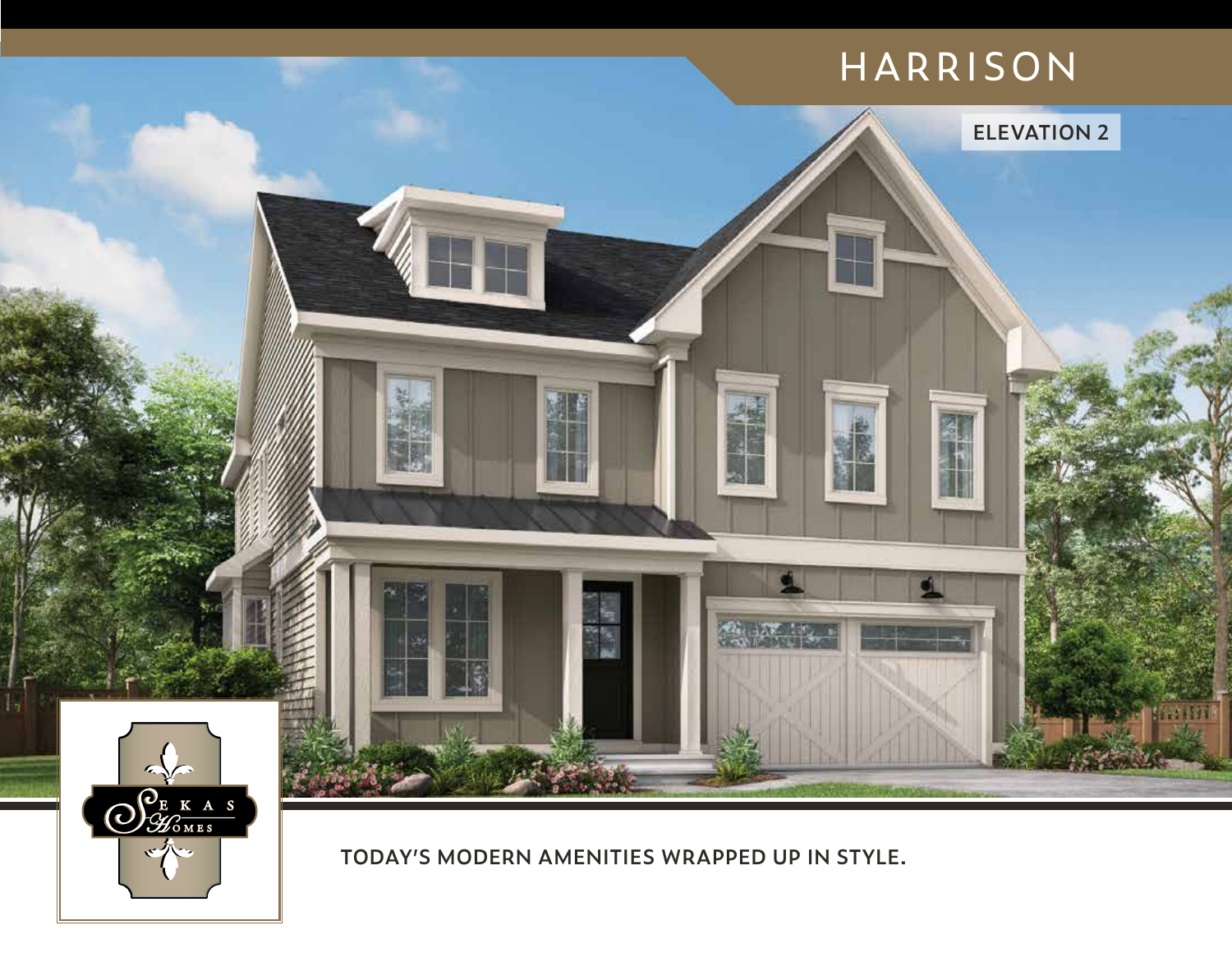

This craftsman inspired home offers four to six bedrooms including a private master suite with a spa-like bath andgenerous master closet. Nine foot ceilings throughout the main living areas create light-filled, open spaces. Your gourmet-appointed kitchen is a cook's dream with large entertaining center island and tons of cabinet space. A formal dining room, large family room with feature fireplace wall, main level study, optional loft/bedroom and spacious lower level that can be customized to include a rec area, custom bar, bedroom and full bath are just a few of the details that set this home apart.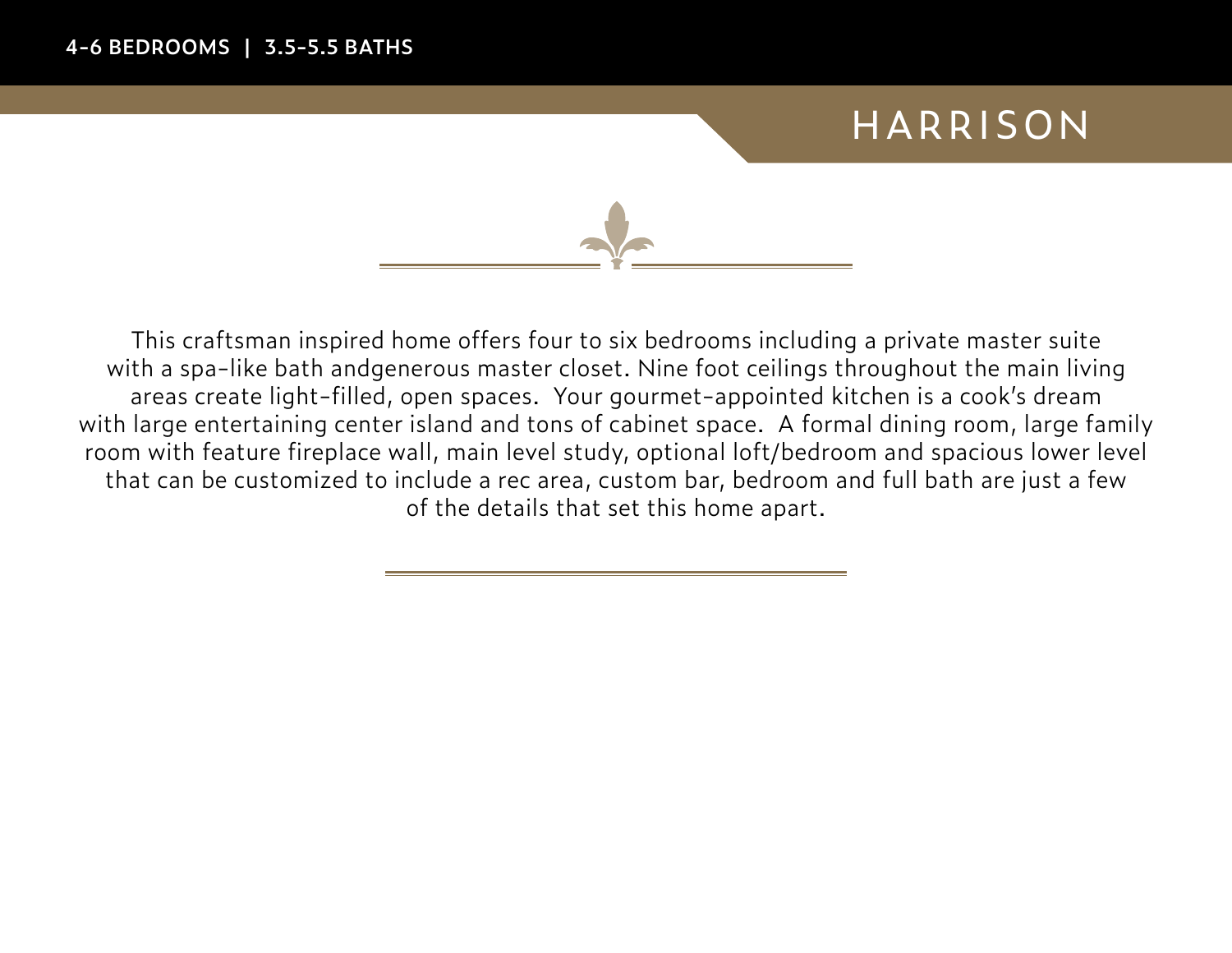

#### **FIRST FLOOR**

*All plans, renderings and images are conceptual and used for illustrative purposes only and are subject to change without notice. Builder reserves its right to change or alter its plans, specifications and materials without notice or obligation. Please consult the builder sales representative for details. 1/2020*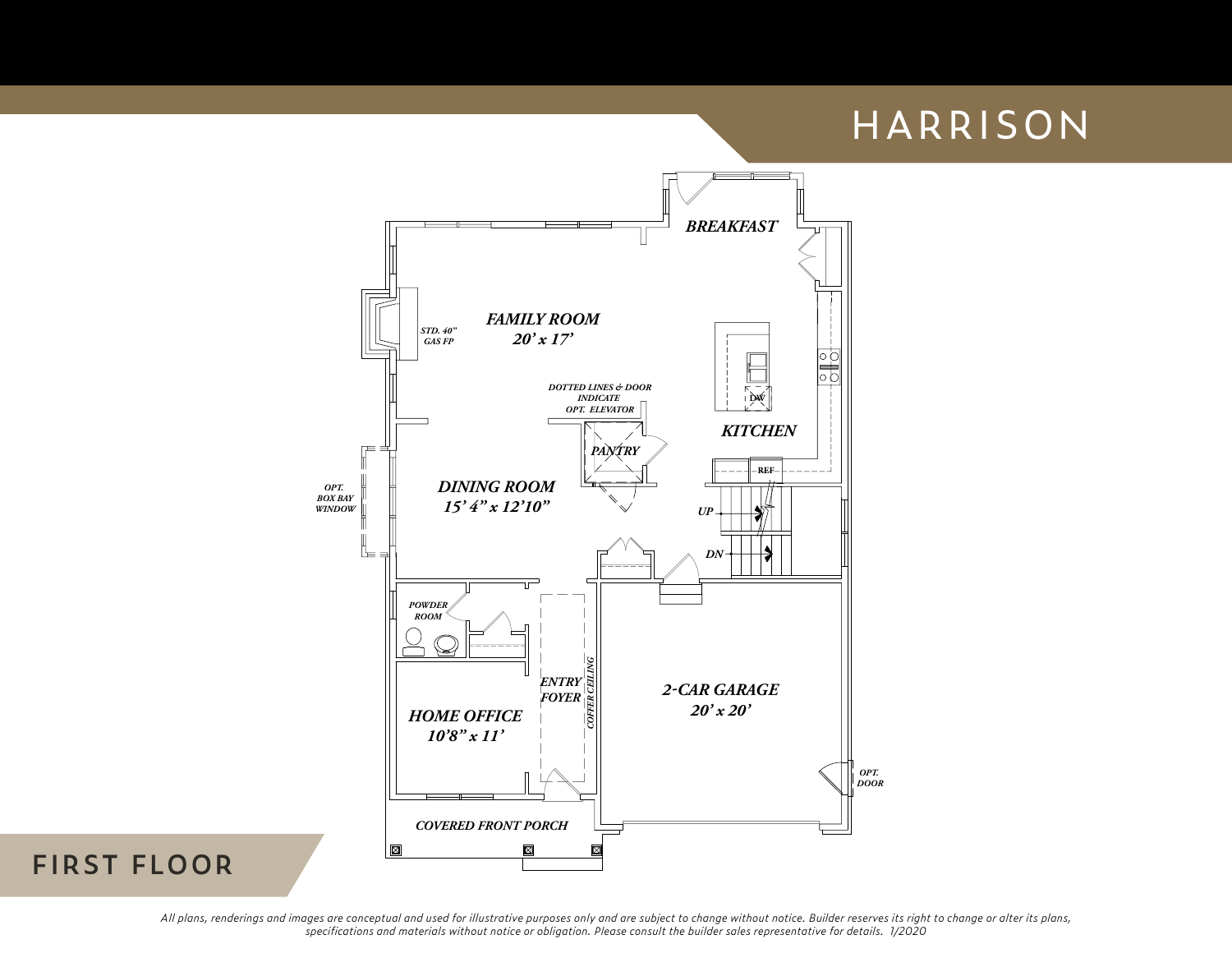



**OPT. LOFT**

### **SECOND FLOOR**

*All plans, renderings and images are conceptual and used for illustrative purposes only and are subject to change without notice. Builder reserves its right to change or alter its plans, specifications and materials without notice or obligation. Please consult the builder sales representative for details. 1/2020*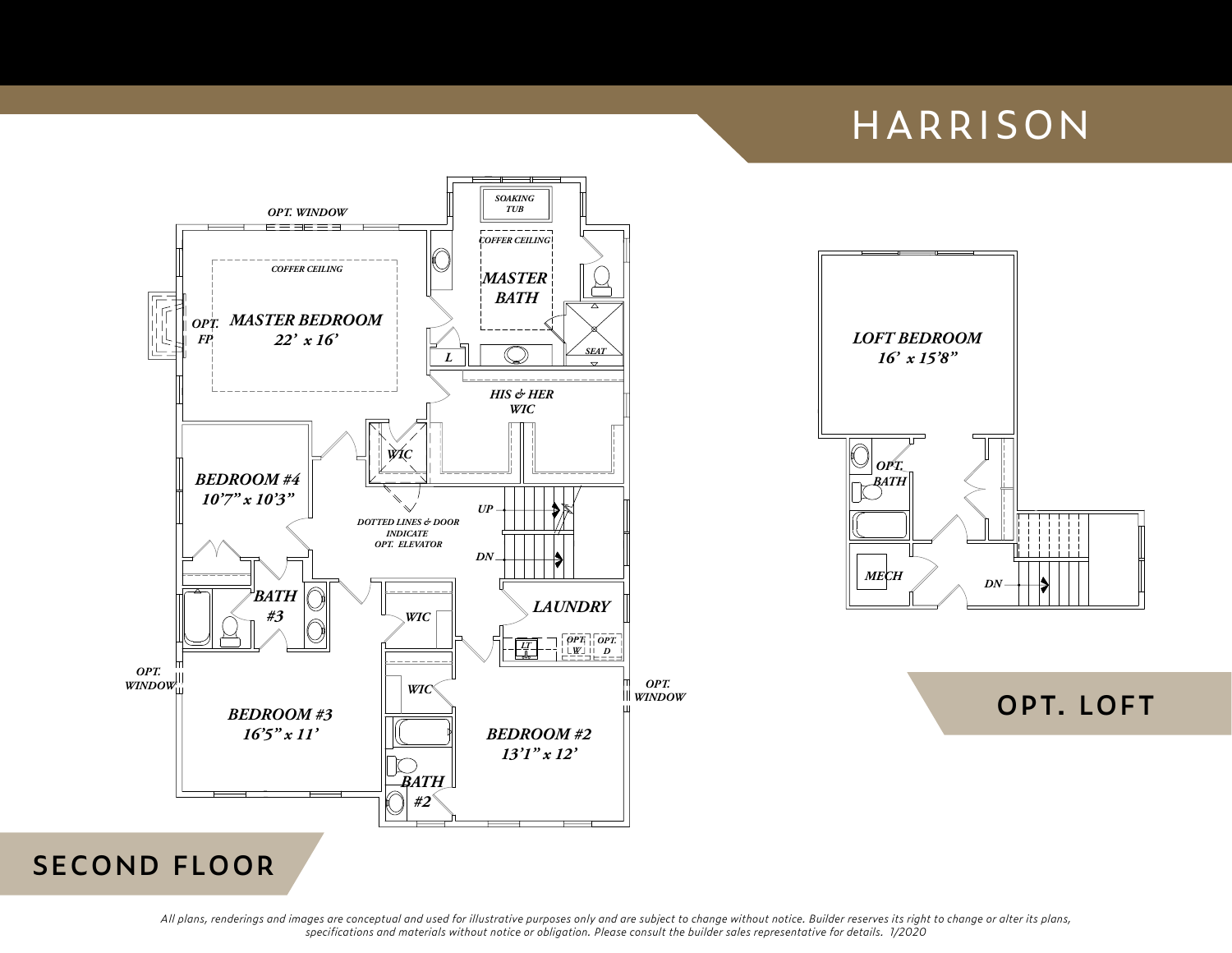

### **LOWER LEVEL**

All plans, renderings and images are conceptual and used for illustrative purposes only and are subject to change without notice. Builder reserves its right to change or alter its plans, specifications and materials without notice or obligation. Please consult the builder sales representative for details. 1/2020